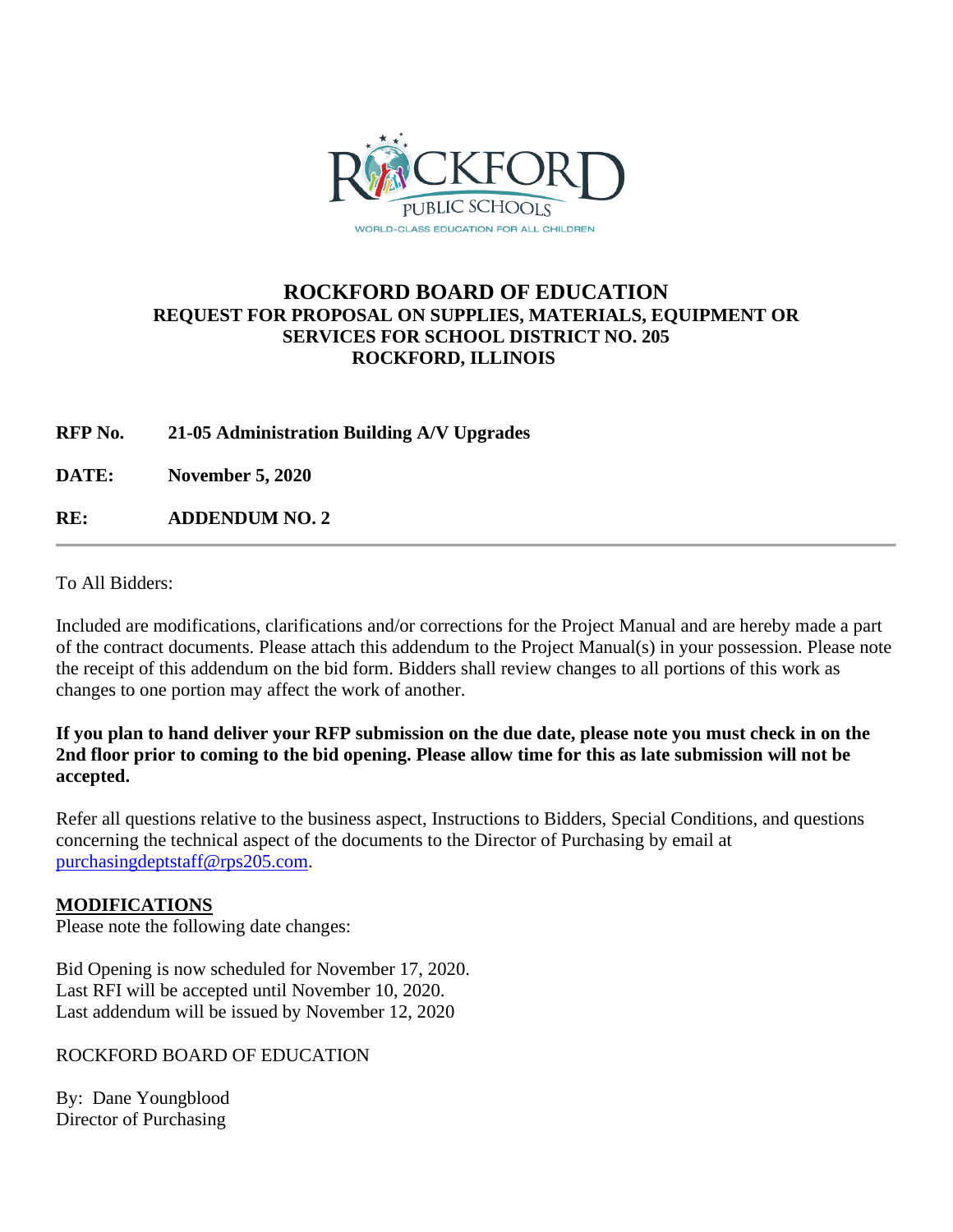# PRE-BID CONFERENCE OPENING STATEMENT - REVISED

Welcome to the mandatory pre-bid conference for RFP 21-05 Administration Building A/V Upgrades for the Rockford Public Schools.

The purpose of this meeting is to receive input, comments, questions, clarifications and suggested changes relative to this solicitation. As a reminder, the only acceptable changes to the Bid/RFP are formal Addenda published by the RPS Purchasing department. Additionally, the Addendum may address other issues identified by the School District.

The goal of today's meeting is to increase your knowledge of the solicitation as it is written and provide an information mechanism in which you may advise the School District of any changes it should make. Consequently, any changes you wish the Rockford Public Schools to consider must be submitted in writing to the Purchasing department before the deadline as expressed in the solicitation.

We will try to answer as many of the questions as possible. If we cannot answer a question today, we will defer that answer to the published Addendum. Additionally, minutes from this pre-bid conference will be published in the Addendum.

- ➢ Bid Opening is scheduled for November 17, 2020 at 2:00 pm Rockford Board of Education, 6th floor Conference Room. Late bids will not be accepted. Faxed or emailed bids will not be accepted.
- ➢ Board Approval November 24, 2020.
- ➢ Bid RFI Procedures All written correspondence during the bid process MUST be sent to Dane Youngblood, Director of Purchasing, via email at PurchasingDeptStaff@rps205.com. Last RFI will be accepted until November 10, 2020 at 12 pm. Last addendum will be issued by November 12, 2020 at 4:30 pm.
- ➢ Addenda will be emailed to all attendees at the pre-bid conference, posted on the RPS website and Demand Star.
- $\triangleright$  PLEASE reference the REQUIRED FORMS CHECK LIST for all documents that must be submitted with your bid offer form. All forms must be properly completed, signed and submitted or your bid will be deemed non-responsive.